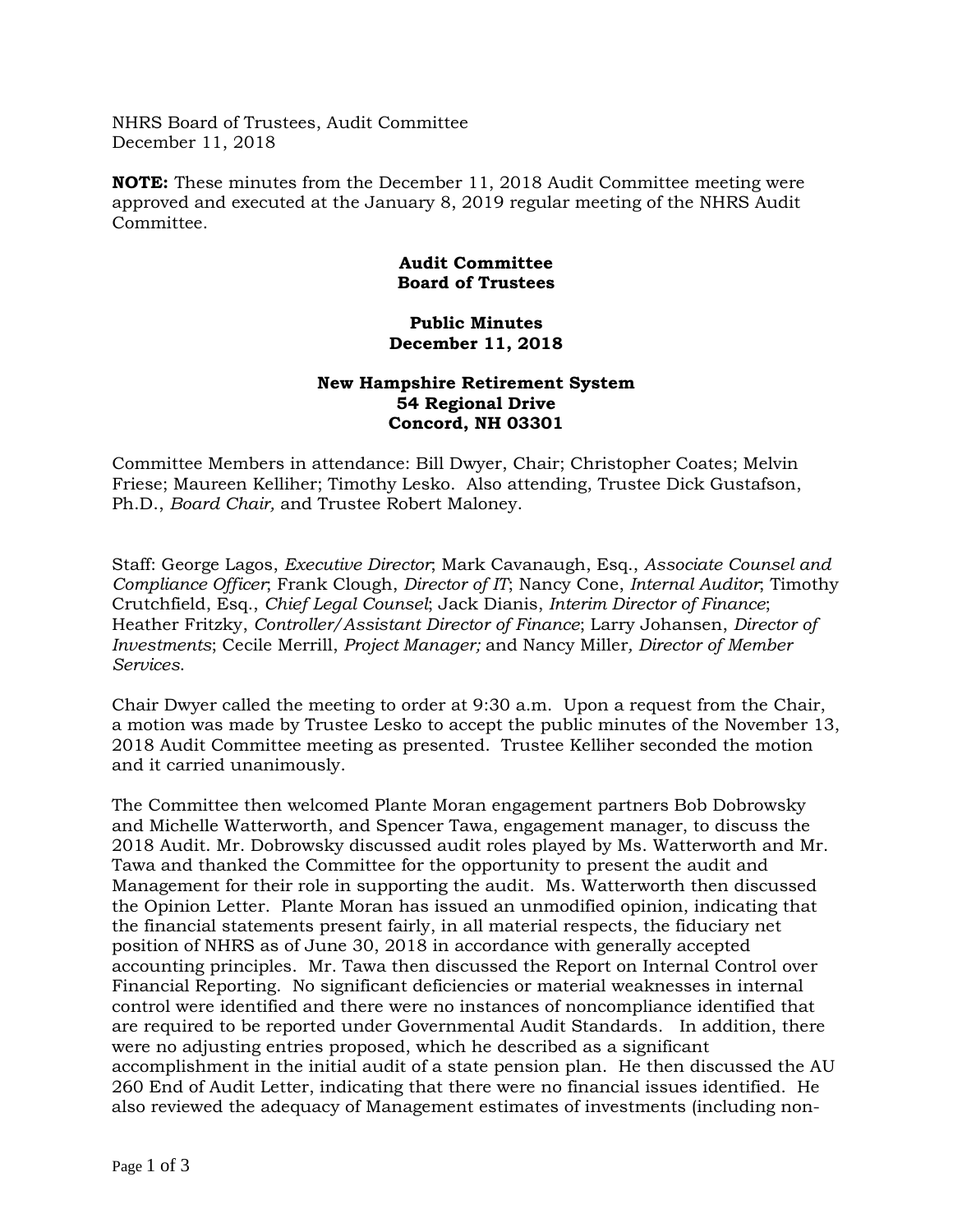marketable or alternative investments) and actuarial assumptions and noted that there were no issues with Management during the audit. Mr. Tawa then discussed other recommendations that were provided to Management in a separate letter. He emphasized that these are items to consider that are generally best practices and not deficiencies in internal control. Mr. Tawa and Ms. Watterworth indicated that the audit went very smoothly for a first year audit with a new firm and commended Management and staff for their assistance.

Chair Dwyer stated he would like to give the Committee an opportunity to meet in non-public session with Plante Moran to discuss the audit and resulting communications. On a motion by Trustee Kelliher, seconded by Trustee Friese, the Committee entered into a non-public session under RSA 91-A:3, II(c) to discuss a matter which could adversely impact the reputation of someone other than a member of the public body, on a roll call vote, as follows:

Ayes: Trustees Dwyer, Coates, Friese, Kelliher and Lesko. Nays: None.

At the request of the Chair, Plante Moran representatives, Mr. Dobrowsky, Ms. Watterworth and Mr. Tawa, along with Trustees Gustafson and Maloney, and Ms. Cone, the Internal Auditor, remained for the Committee's non-public session.

On a motion by Trustee Lesko, seconded by Trustee Friese, the Committee unanimously voted to conclude the non-public session. No votes were taken in the non-public session.

Upon a request from the Chair, a motion was made by Trustee Coates to approve and accept the Comprehensive Annual Financial Report (CAFR) for Fiscal Year 2018 and to recommend to the full Board its acceptance and release of the audited report per RSA 100-A:15, VI(a). Trustee Kelliher seconded the motion and it carried unanimously.

Mr. Dobrowsky, Ms. Watterworth and Mr. Tawa left the meeting at 9:50 a.m.

Ms. Cone then presented the Employer Contribution Reconciliation Audit Report and discussed the opportunities for control enhancements that were identified, all of which have been scheduled for March 2019.

Ms. Cone provided an update of the data security remediation project. Fifty-eight percent of the items have been completed, an increase from fifty-two percent as reported at the November Audit Committee meeting, through implementation of various enhanced controls. Remediation efforts continue on the outstanding items, several of which will remain long term as they are planned to be addressed in conjunction with the PGV3 project. She also reported that meetings with the individuals responsible for each item are scheduled for next week.

Ms. Cone then reviewed the FY2019 Audit Plan. As noted, the Employer Contribution Reconciliation Audit is completed and the IT Employee Hire/Separation Procedures Audit is in process. The Chair inquired about the QDRO Qualification Audit that is on the Plan. Ms. Cone responded that it is not a high priority item and will remain on the Audit Plan.